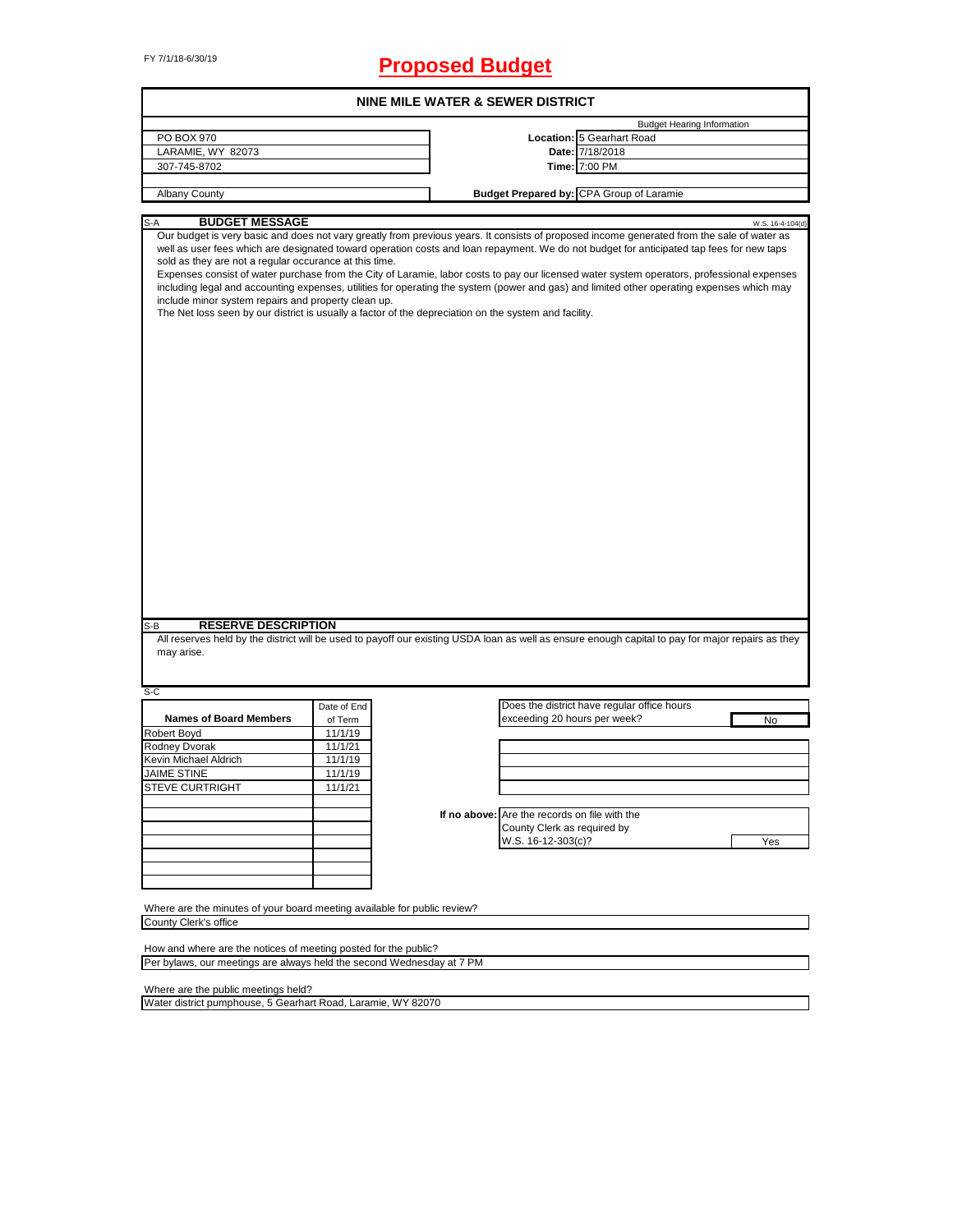### **PROPOSED BUDGET SUMMARY**

|       | <b>OVERVIEW</b>                                             | 2016-2017<br>Actual | 2017-2018<br>Estimated | 2018-2019<br>Proposed | Pending<br>Approval |
|-------|-------------------------------------------------------------|---------------------|------------------------|-----------------------|---------------------|
| $S-1$ | <b>Total Budgeted Expenditures</b>                          | \$154,537           | \$147,162              | \$92,087              |                     |
| $S-2$ | <b>Total Principal to Pay on Debt</b>                       | \$8,000             | \$8,000                | \$9,000               |                     |
| $S-3$ | <b>Total Change to Restricted Funds</b>                     | \$0                 | \$0                    |                       |                     |
| $S-4$ | <b>Total General Fund and Forecasted Revenues Available</b> | \$274.026           | \$271,804              | \$279.902             |                     |
| $S-5$ | Amount requested from County Commissioners                  | \$0                 | \$0                    |                       |                     |
| $S-6$ | <b>Additional Funding Needed:</b>                           |                     |                        |                       |                     |

|        | <b>REVENUE SUMMARY</b>                       |                     | 2017-2018              | 2018-2019                        | Pending                                                                                                                                                                                                                           |
|--------|----------------------------------------------|---------------------|------------------------|----------------------------------|-----------------------------------------------------------------------------------------------------------------------------------------------------------------------------------------------------------------------------------|
|        |                                              | Actual              | Estimated              | Proposed                         | Approval                                                                                                                                                                                                                          |
|        |                                              |                     |                        |                                  |                                                                                                                                                                                                                                   |
| $S-7$  | <b>Operating Revenues</b>                    | \$104,624           | \$102,320              | \$102,860                        | <u> Hillingan Sa</u>                                                                                                                                                                                                              |
| $S-8$  | Tax levy (From the County Treasurer)         | \$0                 | \$0                    | \$0                              | en de la familie de la familie de la familie de la familie de la familie de la familie de la familie de la fa<br>Espainia                                                                                                         |
| $S-9$  | <b>Government Support</b>                    | \$0                 | \$0                    | \$0                              | en de la familie de la familie de la familie de la familie de la familie de la familie de la familie de la fam<br>Concelho de la familie de la familie de la familie de la familie de la familie de la familie de la familie de   |
| $S-10$ | <b>Grants</b>                                | \$0                 | \$0                    | \$0                              | anan<br>Malaysia                                                                                                                                                                                                                  |
| $S-11$ | Other County Support (Not from Co. Treas.)   | \$0                 | \$0                    | \$0                              | en de la familie de la familie de la familie de la familie de la familie de la familie de la familie de la fam<br>Constituit de la familie de la familie de la familie de la familie de la familie de la familie de la familie d  |
| $S-12$ | <b>Miscellaneous</b>                         | \$430               | \$512                  | \$500                            | a a a an t-                                                                                                                                                                                                                       |
| $S-13$ | <b>Other Forecasted Revenue</b>              | \$0                 | \$0                    | \$0                              | en de la familie de la familie de la familie de la familie de la familie de la familie de la familie de la fam<br>Constitution de la familie de la familie de la familie de la familie de la familie de la familie de la familie  |
|        |                                              |                     |                        |                                  |                                                                                                                                                                                                                                   |
| $S-14$ | <b>Total Revenue</b>                         | \$105,054           | \$102,832              | \$103,360                        | <u> University</u>                                                                                                                                                                                                                |
|        | FY 7/1/18-6/30/19                            |                     |                        | NINE MILE WATER & SEWER DISTRICT |                                                                                                                                                                                                                                   |
|        | <b>EXPENDITURE SUMMARY</b>                   | 2016-2017           | 2017-2018              | 2018-2019                        | Pending                                                                                                                                                                                                                           |
|        |                                              | Actual              | Estimated              | Proposed                         | Approval                                                                                                                                                                                                                          |
|        |                                              |                     |                        |                                  |                                                                                                                                                                                                                                   |
| $S-15$ | <b>Capital Outlay</b>                        | \$0                 | \$0                    | \$0                              | en de la familie de la familie de la familie de la familie de la familie de la familie de la familie de la fa<br>Constitution de la familie de la familie de la familie de la familie de la familie de la familie de la familie   |
| $S-16$ | <b>Interest and Fees On Debt</b>             | \$9,310             | \$9,020                | \$8,515                          | <u>tik ka</u>                                                                                                                                                                                                                     |
| $S-17$ | <b>Administration</b>                        | \$18,260            | \$19,464               | \$17,930                         | <u>Timining K</u>                                                                                                                                                                                                                 |
| $S-18$ | <b>Operations</b>                            | \$60,146            | \$61,273               | \$60,760                         | <b>Santa Carlotta</b>                                                                                                                                                                                                             |
| $S-19$ | <b>Indirect Costs</b>                        | \$66,821            | \$57,405               | \$4,882                          | <u>ti ka</u>                                                                                                                                                                                                                      |
|        |                                              |                     |                        |                                  |                                                                                                                                                                                                                                   |
| $S-20$ | <b>Total Expenditures</b>                    | \$154,537           | \$147,162              | \$92,087                         | <u>tionalisti k</u>                                                                                                                                                                                                               |
|        |                                              |                     |                        |                                  |                                                                                                                                                                                                                                   |
|        | <b>DEBT SUMMARY</b>                          | 2016-2017           | 2017-2018              | 2018-2019                        | Pending                                                                                                                                                                                                                           |
|        |                                              | Actual              | Estimated              | Proposed                         | Approval                                                                                                                                                                                                                          |
|        |                                              |                     |                        |                                  |                                                                                                                                                                                                                                   |
| $S-21$ | <b>Principal Paid on Debt</b>                | \$8,000             | \$8,000                | \$9,000                          | <u> Hillian Sa</u>                                                                                                                                                                                                                |
|        |                                              |                     |                        |                                  |                                                                                                                                                                                                                                   |
|        | <b>CASH AND INVESTMENTS</b>                  | 2016-2017<br>Actual | 2017-2018<br>Estimated | 2018-2019<br>Proposed            | Pending<br>Approval                                                                                                                                                                                                               |
|        |                                              |                     |                        |                                  |                                                                                                                                                                                                                                   |
| $S-22$ | <b>TOTAL GENERAL FUNDS</b>                   | \$168,972           | \$168,972              | \$176,542                        | <u> Karl Sara</u>                                                                                                                                                                                                                 |
|        |                                              |                     |                        |                                  |                                                                                                                                                                                                                                   |
|        | <b>Summary of Reserve Funds</b>              |                     |                        |                                  |                                                                                                                                                                                                                                   |
| $S-23$ | <b>Beginning Balance in Reserve Accounts</b> |                     |                        |                                  |                                                                                                                                                                                                                                   |
| $S-24$ | a. Depreciation Reserve                      | \$0                 | \$0                    | \$0                              |                                                                                                                                                                                                                                   |
| $S-25$ | b. Other Reserve                             | \$0                 | \$0                    | \$0                              | en de la provincia de la construcción de la construcción de la construcción de la construcción de la construcc<br>Construcción de la construcción de la construcción de la construcción de la construcción de la construcción de  |
| $S-26$ | c. Emergency Reserve (Cash)                  | \$0                 | \$0                    | \$0                              |                                                                                                                                                                                                                                   |
|        | Total Reserves (a+b+c)                       | \$0                 | \$0                    | \$0                              | en de la filòla del característica de la filòla de la filòla de la filòla de la filòla de la filòla de la filòl<br>Característica                                                                                                 |
| $S-27$ | Amount to be added                           |                     |                        |                                  |                                                                                                                                                                                                                                   |
| $S-28$ | a. Depreciation Reserve                      | \$0                 | \$0                    | \$0                              | en digital<br>Mahal                                                                                                                                                                                                               |
| $S-29$ | b. Other Reserve                             | \$0                 | \$0                    | \$0                              |                                                                                                                                                                                                                                   |
| $S-30$ | c. Emergency Reserve (Cash)                  | \$0                 | \$0                    | \$0                              | e de la composición de la composición de la composición de la composición de la composición de la composición<br>Composición de la composición de la composición de la composición de la composición de la composición de la co   |
|        | Total to be added (a+b+c)                    | \$0                 | \$0                    | $\overline{50}$                  | en de la filo<br>Maria de la filòla del control de la filòla de la filòla de la filòla de la filòla de la filòla<br>Maria de la filòla de la filòla de la filòla de la filòla de la filòla de la filòla de la filòla de la filòla |
|        |                                              |                     |                        |                                  |                                                                                                                                                                                                                                   |
| $S-31$ | <b>Subtotal</b>                              | \$0                 | \$0                    | \$0                              |                                                                                                                                                                                                                                   |
| $S-32$ | Less Total to be spent                       | \$0                 | \$0                    | \$0                              | e de la composición de la composición de la composición de la composición de la composición de la composición<br>Composición de la composición de la composición de la composición de la composición de la composición de la co   |
| $S-33$ | TOTAL RESERVES AT END OF FISCAL YEAR         | \$0                 | \$0                    | \$0                              | en de la familie de la familie de la familie de la familie de la familie de la familie de la familie de la fa<br>Constituit de la familie de la familie de la familie de la familie de la familie de la familie de la familie d   |
|        |                                              |                     |                        |                                  |                                                                                                                                                                                                                                   |

*End of Summary*

*Budget Officer / District Official (if not same as "Submitted by")*

Date adopted by Special District

LARAMIE, WY 82073 **DISTRICT PHONE:** 307-745-8702

**DISTRICT ADDRESS:** PO BOX 970 **PREPARED BY:** CPA Group of Laramie

1/29/18 *Form approved by Wyoming Department of Audit, Public Funds Division Prepared in compliance with the Uniform Municipal Fiscal Procedures Act (W.S. 16-4-101 through 124) as it applies.*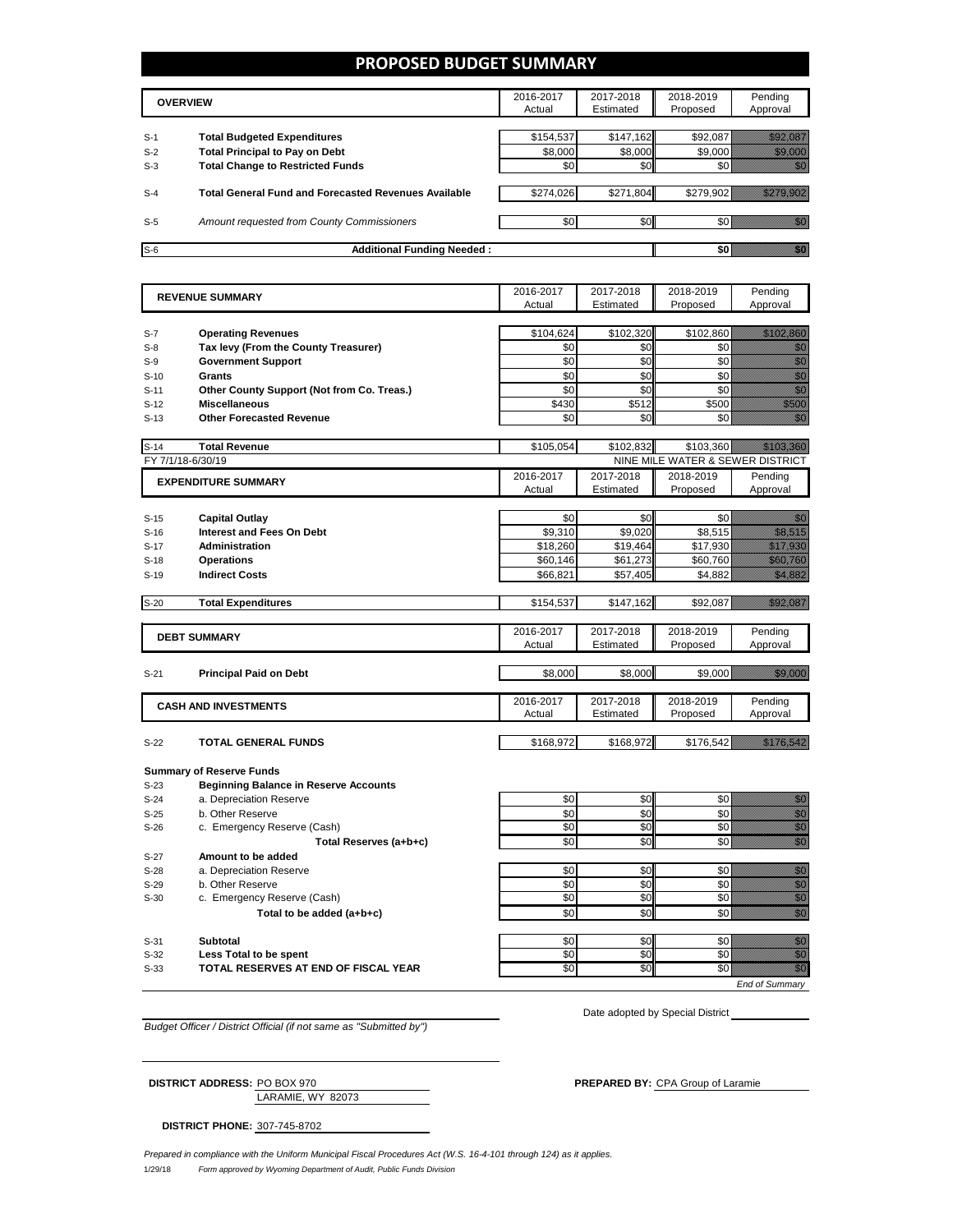# **Proposed Budget**

NINE MILE WATER & SEWER DISTRICT

**FYE** 6/30/2019

|           | <b>NAME OF DISTRICT/BOARD</b>                  |                     |                        |                       |                       |
|-----------|------------------------------------------------|---------------------|------------------------|-----------------------|-----------------------|
|           | PROPERTY TAXES AND ASSESSMENTS                 |                     |                        |                       |                       |
|           |                                                | 2016-2017<br>Actual | 2017-2018<br>Estimated | 2018-2019<br>Proposed | Pending<br>Approval   |
| $R-1$     | <b>Property Taxes and Assessments Received</b> |                     |                        |                       |                       |
| $R-1.1$   | Tax Levy (From the County Treasurer)           |                     |                        |                       |                       |
| $R-1.2$   | <b>Other County Support</b>                    |                     |                        |                       |                       |
|           | <b>FORECASTED REVENUE</b>                      |                     |                        |                       |                       |
|           |                                                | 2016-2017           | 2017-2018              | 2018-2019             | Pending               |
|           |                                                | Actual              | Estimated              | Proposed              | Approval              |
| $R-2$     | <b>Revenues from Other Governments</b>         |                     |                        |                       |                       |
| $R - 2.1$ | State Aid                                      |                     |                        |                       |                       |
| $R-2.2$   | Additional County Aid (non-treasurer)          |                     |                        |                       |                       |
| $R-2.3$   | City (or Town) Aid                             |                     |                        |                       |                       |
| $R - 2.4$ | Other (Specify)                                |                     |                        |                       |                       |
| $R-2.5$   | <b>Total Government Support</b>                | \$0                 | \$0                    | \$0                   |                       |
| $R-3$     | <b>Operating Revenues</b>                      |                     |                        |                       |                       |
| $R - 3.1$ | <b>Customer Charges</b>                        | \$104,624           | \$102,320              | \$102,860             | <u>Maria Sant</u>     |
| $R - 3.2$ | Sales of Goods or Services                     |                     |                        |                       |                       |
| $R - 3.3$ | <b>Other Assessments</b>                       |                     |                        |                       |                       |
| $R - 3.4$ | <b>Total Operating Revenues</b>                | \$104,624           | \$102,320              | \$102,860             | <u> Harristo e</u>    |
| $R-4$     | Grants                                         |                     |                        |                       |                       |
| $R - 4.1$ | <b>Direct Federal Grants</b>                   |                     |                        |                       |                       |
| $R - 4.2$ | <b>Federal Grants thru State Agencies</b>      |                     |                        |                       |                       |
| $R - 4.3$ | <b>Grants from State Agencies</b>              |                     |                        |                       |                       |
| $R - 4.4$ | <b>Total Grants</b>                            | \$0                 | \$0                    | \$0                   |                       |
| $R-5$     | <b>Miscellaneous Revenue</b>                   |                     |                        |                       |                       |
| $R - 5.1$ | Interest                                       | \$430               | \$512                  | \$500                 | <u>tional</u>         |
| $R-5.2$   | Other: Specify                                 |                     |                        |                       |                       |
| $R-5.3$   | Other: Additional                              |                     |                        |                       |                       |
| $R-5.4$   | <b>Total Miscellaneous</b>                     | \$430               | \$512                  | \$500                 | <u>tional</u>         |
| $R-5.5$   | <b>Total Forecasted Revenue</b>                | \$105,054           | \$102,832              | \$103,360             | <u> Maria Maria (</u> |
| $R-6$     | <b>Other Forecasted Revenue</b>                |                     |                        |                       |                       |
| $R - 6.1$ | a. Other past due-as estimated by Co. Treas.   |                     |                        |                       |                       |
| $R-6.2$   | b. Other forecasted revenue (specify):         |                     |                        |                       |                       |
| $R-6.3$   |                                                |                     |                        |                       |                       |
| $R - 6.4$ |                                                |                     |                        |                       |                       |
| $R - 6.5$ |                                                |                     |                        |                       |                       |
| $R-6.6$   | Total Other Forecasted Revenue (a+b)           | \$0                 | \$0                    | $\overline{50}$       |                       |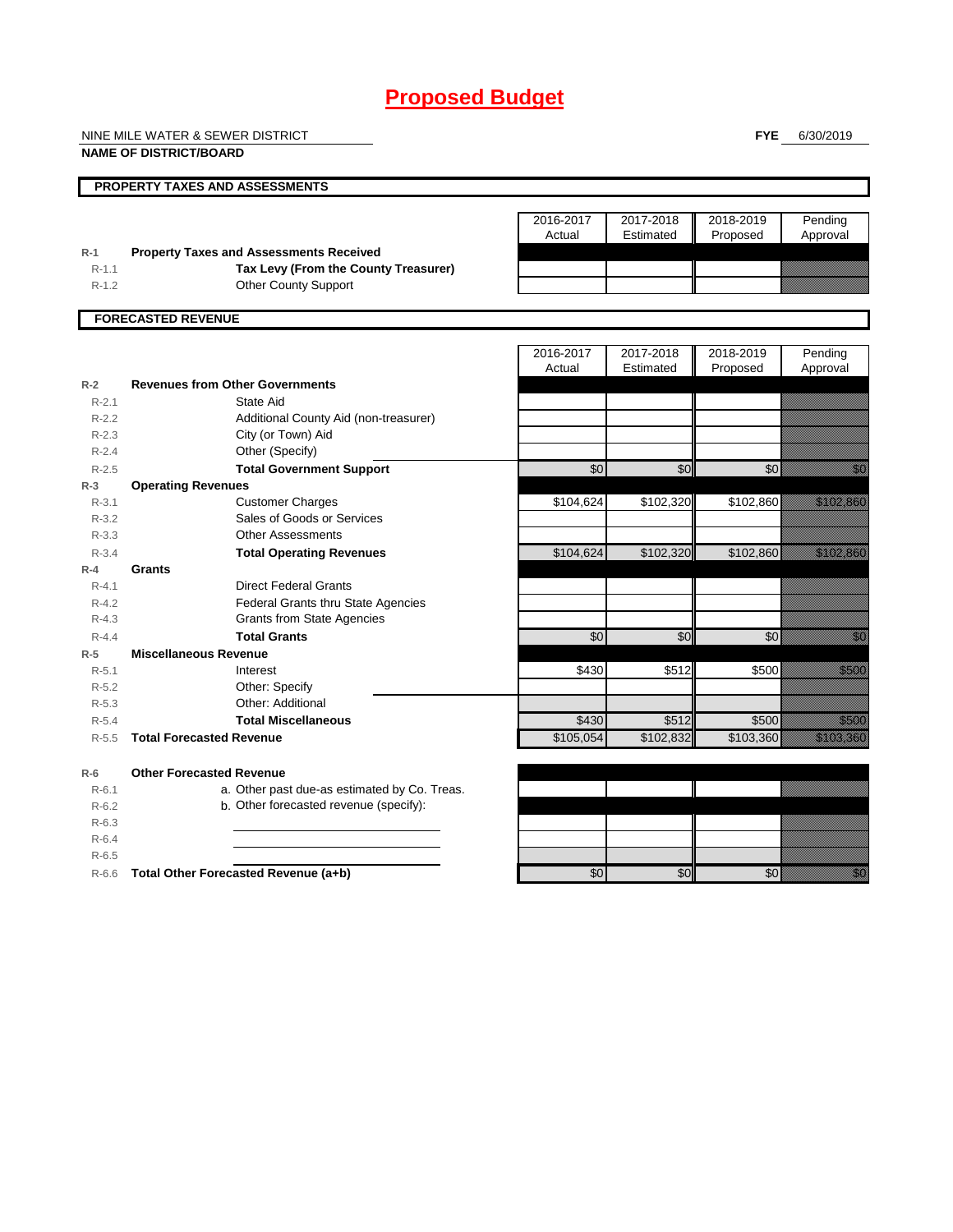### **NAME OF DISTRICT/BOARD**

## **CAPITAL OUTLAY BUDGET**

| E-1     | <b>Capital Outlay</b> |                         |
|---------|-----------------------|-------------------------|
| $F-11$  |                       | <b>Real Property</b>    |
| $F-12$  |                       | Vehicles                |
| $F-1.3$ |                       | <b>Office Equipment</b> |
| $F-14$  |                       | Other (Specify)         |
| $F-1.5$ |                       |                         |
| $F-16$  |                       |                         |
| $F-17$  |                       |                         |
| F-18    | TOTAL CAPITAL OUTLAY  |                         |

|           |                             |                      | 2016-2017 | 2017-2018 | 2018-2019 | Pending        |  |
|-----------|-----------------------------|----------------------|-----------|-----------|-----------|----------------|--|
|           |                             |                      | Actual    | Estimated | Proposed  | Approval       |  |
|           | <b>Capital Outlay</b>       |                      |           |           |           |                |  |
| $E - 1.1$ |                             | <b>Real Property</b> |           |           |           |                |  |
| $E - 1.2$ |                             | Vehicles             |           |           |           |                |  |
| $E-1.3$   |                             | Office Equipment     |           |           |           |                |  |
| $E - 1.4$ |                             | Other (Specify)      |           |           |           |                |  |
| $E-1.5$   |                             |                      |           |           |           |                |  |
| $E-1.6$   |                             |                      |           |           |           |                |  |
| $E - 1.7$ |                             |                      |           |           |           |                |  |
| $E-1.8$   | <b>TOTAL CAPITAL OUTLAY</b> |                      | \$0       | \$0       | \$0       | elli<br>Martin |  |
|           |                             |                      |           |           |           |                |  |

### **ADMINISTRATION BUDGET**

| $E-2$     | <b>Personnel Services</b>            |                                 |
|-----------|--------------------------------------|---------------------------------|
| $E - 2.1$ |                                      | Administrator                   |
| $E - 2.2$ |                                      | Secretary                       |
| $E - 2.3$ |                                      | Clerical                        |
| $E-2.4$   |                                      | Other (Specify)                 |
| $E - 2.5$ |                                      |                                 |
| $E - 2.6$ |                                      |                                 |
| $E - 2.7$ |                                      |                                 |
| $E-3$     | <b>Board Expenses</b>                |                                 |
| $E - 3.1$ |                                      | Travel                          |
| $E - 3.2$ |                                      | Mileage                         |
| $E - 3.3$ |                                      | Other (Specify)                 |
| $E - 3.4$ |                                      | <b>BOARD MEETING EXP</b>        |
| $E - 3.5$ |                                      |                                 |
| $E - 3.6$ |                                      |                                 |
| $E-4$     | <b>Contractual Services</b>          |                                 |
| $E - 4.1$ |                                      | Legal                           |
| $E - 4.2$ |                                      | Accounting/Auditing             |
| $E - 4.3$ |                                      | Other (Specify)                 |
| $E - 4.4$ |                                      |                                 |
| $E - 4.5$ |                                      |                                 |
| $E - 4.6$ |                                      |                                 |
| $E-5$     | <b>Other Administrative Expenses</b> |                                 |
| $E - 5.1$ |                                      | <b>Office Supplies</b>          |
| $E - 5.2$ |                                      | Office equipment, rent & repair |
| $E - 5.3$ |                                      | Education                       |
| $E - 5.4$ |                                      | Registrations                   |
| $E - 5.5$ |                                      | Other (Specify)                 |
| $E - 5.6$ |                                      |                                 |
| $E - 5.7$ |                                      |                                 |
| $E - 5.8$ |                                      |                                 |
| E-6       | <b>TOTAL ADMINISTRATION</b>          |                                 |

|                          |                                      | 2016-2017<br>Actual | 2017-2018<br>Estimated | 2018-2019<br>Proposed | Pending<br>Approval                                                                                                  |
|--------------------------|--------------------------------------|---------------------|------------------------|-----------------------|----------------------------------------------------------------------------------------------------------------------|
| Ž                        | <b>Personnel Services</b>            |                     |                        |                       |                                                                                                                      |
| $E - 2.1$                | Administrator                        |                     |                        |                       |                                                                                                                      |
| $E - 2.2$                | Secretary                            |                     |                        |                       |                                                                                                                      |
| $E - 2.3$                | Clerical                             |                     |                        |                       |                                                                                                                      |
| $E - 2.4$                | Other (Specify)                      |                     |                        |                       |                                                                                                                      |
| $E - 2.5$                |                                      |                     |                        |                       |                                                                                                                      |
| $E - 2.6$                |                                      |                     |                        |                       |                                                                                                                      |
| $E - 2.7$                |                                      |                     |                        |                       |                                                                                                                      |
| 3                        | <b>Board Expenses</b>                |                     |                        |                       |                                                                                                                      |
| $E - 3.1$                | Travel                               |                     |                        |                       |                                                                                                                      |
| $E - 3.2$                | Mileage                              |                     |                        |                       |                                                                                                                      |
| $E - 3.3$                | Other (Specify)                      |                     |                        |                       |                                                                                                                      |
| $E - 3.4$                | <b>BOARD MEETING EXP</b>             | \$425               | \$721                  | \$575                 | <u>i ka</u>                                                                                                          |
| $E - 3.5$                |                                      |                     |                        |                       |                                                                                                                      |
| $E - 3.6$                |                                      |                     |                        |                       |                                                                                                                      |
| ı.                       | <b>Contractual Services</b>          |                     |                        |                       |                                                                                                                      |
| $E - 4.1$                | Legal                                | \$624               | \$2,400                | \$1,200               |                                                                                                                      |
| $E - 4.2$                | Accounting/Auditing                  | \$16,127            | \$15,716               | \$15,330              | <u> Kalendari Serikal Serikatan Serikatan Serikatan Serikatan Serikatan Serikatan Serikatan Serikatan Serikatan </u> |
| $E - 4.3$                | Other (Specify)                      |                     |                        |                       |                                                                                                                      |
| $E - 4.4$                |                                      |                     |                        |                       |                                                                                                                      |
| $E - 4.5$                |                                      |                     |                        |                       |                                                                                                                      |
| $E - 4.6$                |                                      |                     |                        |                       |                                                                                                                      |
| $\overline{\phantom{a}}$ | <b>Other Administrative Expenses</b> |                     |                        |                       |                                                                                                                      |
| $E - 5.1$                | <b>Office Supplies</b>               | \$1,084             | \$627                  | \$825                 | <u>i ka</u>                                                                                                          |
| $E - 5.2$                | Office equipment, rent & repair      |                     |                        |                       |                                                                                                                      |
| $E - 5.3$                | Education                            |                     |                        |                       |                                                                                                                      |
| $E - 5.4$                | Registrations                        |                     |                        |                       |                                                                                                                      |
| $E - 5.5$                | Other (Specify)                      |                     |                        |                       |                                                                                                                      |
| $E - 5.6$                |                                      |                     |                        |                       |                                                                                                                      |
| $E - 5.7$                |                                      |                     |                        |                       |                                                                                                                      |
| $E - 5.8$                |                                      |                     |                        |                       |                                                                                                                      |
| ì                        | <b>TOTAL ADMINISTRATION</b>          | \$18,260            | \$19,464               | \$17,930              | <u> Karl Sara</u>                                                                                                    |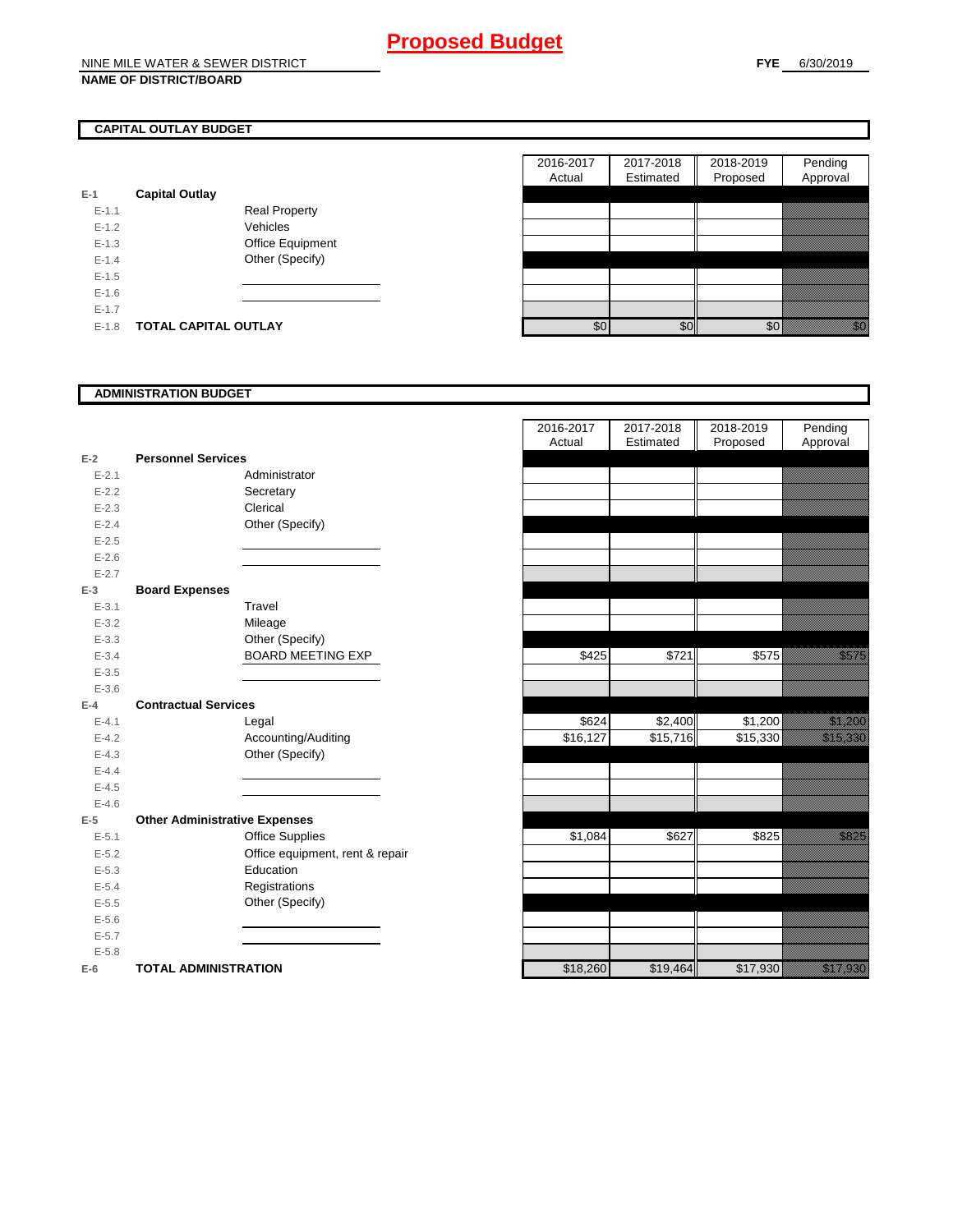# **Proposed Budget**

### **OPERATIONS BUDGET**

| $E-7$      | <b>Personnel Services</b>              |  |
|------------|----------------------------------------|--|
| $E - 7.1$  | Wages--Operations                      |  |
| $E - 7.2$  | <b>Service Contracts</b>               |  |
| $E - 7.3$  | Other (Specify)                        |  |
| $E - 7.4$  | <b>LABOR</b>                           |  |
| $E - 7.5$  |                                        |  |
| $E - 7.6$  |                                        |  |
| $E-8$      | <b>Travel</b>                          |  |
| $E - 8.1$  | Mileage                                |  |
| $E - 8.2$  | Other (Specify)                        |  |
| $E - 8.3$  |                                        |  |
| $E - 8.4$  |                                        |  |
| $E - 8.5$  |                                        |  |
| $E-9$      | <b>Operating supplies (List)</b>       |  |
| $E-9.1$    |                                        |  |
| $E - 9.2$  |                                        |  |
| $E - 9.3$  |                                        |  |
| $E - 9.4$  |                                        |  |
| $E-9.5$    |                                        |  |
| $E-10$     | <b>Program Services (List)</b>         |  |
| $E - 10.1$ |                                        |  |
| $E-10.2$   |                                        |  |
| $E-10.3$   |                                        |  |
| $E - 10.4$ |                                        |  |
| $E-10.5$   |                                        |  |
| E-11       | <b>Contractual Arrangements (List)</b> |  |
| $E-11.1$   | <b>WATER PURCHASE</b>                  |  |
| $E-11.2$   |                                        |  |
| $E-11.3$   |                                        |  |
| $E-11.4$   |                                        |  |
| $E-11.5$   |                                        |  |
| $E-12$     | <b>Other operations (Specify)</b>      |  |
| $E-12.1$   | <b>UTILITIES</b>                       |  |
| $E-12.2$   | <b>BANK CHARGES</b>                    |  |
| $E-12.3$   | <b>TRAVEL</b>                          |  |
| $E-12.4$   | <b>REPAIRS</b>                         |  |
| $E-12.5$   |                                        |  |
| $E-13$     | <b>TOTAL OPERATIONS</b>                |  |

|                |                                        | 2016-2017<br>Actual | 2017-2018<br>Estimated | 2018-2019<br>Proposed | Pending<br>Approval                                                                                                    |
|----------------|----------------------------------------|---------------------|------------------------|-----------------------|------------------------------------------------------------------------------------------------------------------------|
| $\overline{7}$ | <b>Personnel Services</b>              |                     |                        |                       |                                                                                                                        |
| $E - 7.1$      | Wages--Operations                      |                     |                        |                       |                                                                                                                        |
| $E - 7.2$      | <b>Service Contracts</b>               |                     |                        |                       |                                                                                                                        |
| $E - 7.3$      | Other (Specify)                        |                     |                        |                       |                                                                                                                        |
| $E - 7.4$      | LABOR                                  | \$11,493            | \$10,457               | \$11,000              | <u> Karl Sara</u>                                                                                                      |
| $E - 7.5$      |                                        |                     |                        |                       |                                                                                                                        |
| $E - 7.6$      |                                        |                     |                        |                       |                                                                                                                        |
| 8              | <b>Travel</b>                          |                     |                        |                       |                                                                                                                        |
| $E - 8.1$      | Mileage                                |                     |                        |                       |                                                                                                                        |
| $E-8.2$        | Other (Specify)                        |                     |                        |                       |                                                                                                                        |
| $E - 8.3$      |                                        |                     |                        |                       |                                                                                                                        |
| $E - 8.4$      |                                        |                     |                        |                       |                                                                                                                        |
| $E - 8.5$      |                                        |                     |                        |                       |                                                                                                                        |
| 9              | <b>Operating supplies (List)</b>       |                     |                        |                       |                                                                                                                        |
| $E - 9.1$      |                                        |                     |                        |                       |                                                                                                                        |
| $E - 9.2$      |                                        |                     |                        |                       |                                                                                                                        |
| $E - 9.3$      |                                        |                     |                        |                       |                                                                                                                        |
| $E - 9.4$      |                                        |                     |                        |                       |                                                                                                                        |
| $E - 9.5$      |                                        |                     |                        |                       |                                                                                                                        |
| 10             | <b>Program Services (List)</b>         |                     |                        |                       |                                                                                                                        |
| $E-10.1$       |                                        |                     |                        |                       |                                                                                                                        |
| $E-10.2$       |                                        |                     |                        |                       |                                                                                                                        |
| $E-10.3$       |                                        |                     |                        |                       |                                                                                                                        |
| $E-10.4$       |                                        |                     |                        |                       |                                                                                                                        |
| $E-10.5$       |                                        |                     |                        |                       |                                                                                                                        |
| $-11$          | <b>Contractual Arrangements (List)</b> |                     |                        |                       |                                                                                                                        |
| $E-11.1$       | <b>WATER PURCHASE</b>                  | \$36,950            | \$38,446               | \$40,000              | <u> Karl Sara</u>                                                                                                      |
| $E-11.2$       |                                        |                     |                        |                       |                                                                                                                        |
| $E-11.3$       |                                        |                     |                        |                       |                                                                                                                        |
| $E-11.4$       |                                        |                     |                        |                       |                                                                                                                        |
| $E-11.5$       |                                        |                     |                        |                       |                                                                                                                        |
| 12             | <b>Other operations (Specify)</b>      |                     |                        |                       |                                                                                                                        |
| $E-12.1$       | <b>UTILITIES</b>                       | \$2,718             | \$3,223                | \$3,035               | <u>tion and</u>                                                                                                        |
| $E-12.2$       | <b>BANK CHARGES</b>                    | \$10                | \$31                   | \$20                  | <u>mana</u>                                                                                                            |
| $E-12.3$       | <b>TRAVEL</b>                          | \$3,902             | $\overline{$3,459}$    | \$3,550               | <u>i karatika ka</u>                                                                                                   |
| $E-12.4$       | <b>REPAIRS</b>                         | \$5,073             | \$5,657                | \$3,155               | <u>ting and the second second in the second second in the second second in the second second in the second second </u> |
| $E-12.5$       |                                        |                     |                        |                       |                                                                                                                        |
| $-13$          | <b>TOTAL OPERATIONS</b>                | \$60.146            | \$61.273               | \$60,760              | AMANG MANG                                                                                                             |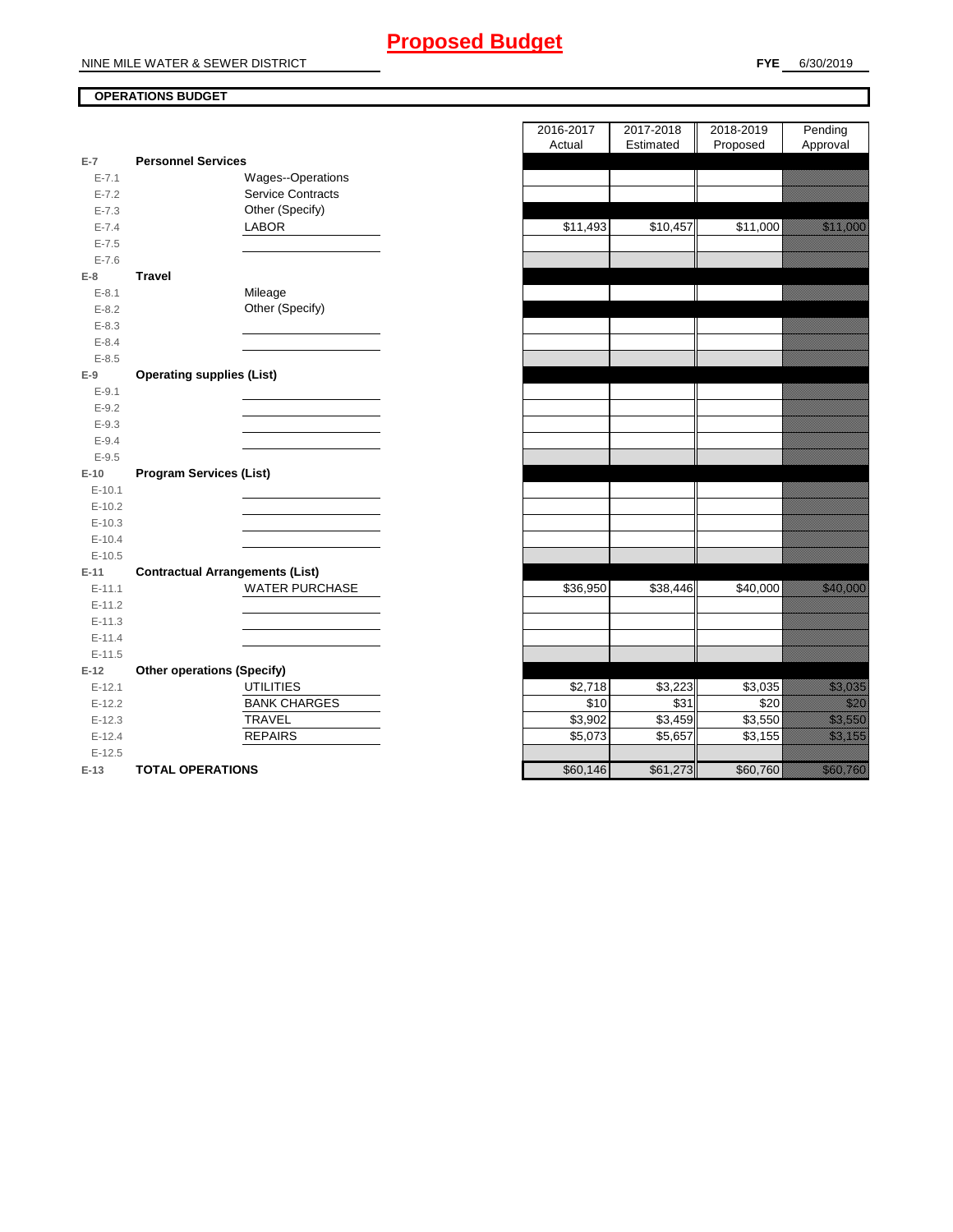## **Proposed Budget**

NINE MILE WATER & SEWER DISTRICT

### **INDIRECT COSTS BUDGET**

| E-14 -   | Insurance                     |
|----------|-------------------------------|
| $E-14.1$ | Liability                     |
| $E-14.2$ | <b>Buildings and vehicles</b> |
| $E-14.3$ | Equipment                     |
| $F-144$  | Other (Specify)               |
| $F-14.5$ |                               |
| $F-146$  |                               |
| $F-147$  |                               |
| E-15     | Indirect payroll costs:       |
| $E-15.1$ | FICA (Social Security) taxes  |
| $F-152$  | <b>Workers Compensation</b>   |
| $F-15.3$ | Unemployment Taxes            |
| $E-15.4$ | Retirement                    |
| $E-15.5$ | Health Insurance              |
| $E-15.6$ | Other (Specify)               |
| $E-15.7$ |                               |
| $E-15.8$ |                               |
| $E-15.9$ |                               |
| $E-16$   | <b>Depreciation Expenses</b>  |
| $E-17$   | <b>TOTAL INDIRECT COSTS</b>   |

|          |                              | 2016-2017 | 2017-2018 | 2018-2019 | Pending                                                                                                                |
|----------|------------------------------|-----------|-----------|-----------|------------------------------------------------------------------------------------------------------------------------|
|          |                              | Actual    | Estimated | Proposed  | Approval                                                                                                               |
| $E-14$   | Insurance                    |           |           |           |                                                                                                                        |
| $E-14.1$ | Liability                    | \$922     | \$734     | \$900     |                                                                                                                        |
| $E-14.2$ | Buildings and vehicles       |           |           |           |                                                                                                                        |
| $E-14.3$ | Equipment                    |           |           |           |                                                                                                                        |
| $E-14.4$ | Other (Specify)              |           |           |           |                                                                                                                        |
| $E-14.5$ |                              |           |           |           |                                                                                                                        |
| $E-14.6$ |                              |           |           |           |                                                                                                                        |
| $E-14.7$ |                              |           |           |           |                                                                                                                        |
| $E-15$   | Indirect payroll costs:      |           |           |           |                                                                                                                        |
| $E-15.1$ | FICA (Social Security) taxes |           |           |           |                                                                                                                        |
| $E-15.2$ | <b>Workers Compensation</b>  |           |           |           |                                                                                                                        |
| $E-15.3$ | <b>Unemployment Taxes</b>    |           |           |           |                                                                                                                        |
| $E-15.4$ | Retirement                   |           |           |           |                                                                                                                        |
| $E-15.5$ | Health Insurance             |           |           |           |                                                                                                                        |
| $E-15.6$ | Other (Specify)              |           |           |           |                                                                                                                        |
| $E-15.7$ |                              |           |           |           |                                                                                                                        |
| $E-15.8$ |                              |           |           |           |                                                                                                                        |
| $E-15.9$ |                              |           |           |           |                                                                                                                        |
| E-16     | <b>Depreciation Expenses</b> | \$65,899  | \$56,671  | \$3,982   | <u>tion and the community of the community of the community of the community of the community of the community of </u> |
| $E-17$   | <b>TOTAL INDIRECT COSTS</b>  | \$66,821  | \$57,405  | \$4,882   | <u> Karlin Sara</u>                                                                                                    |
|          |                              |           |           |           |                                                                                                                        |

#### **DEBT SERVICE BUDGET**

|         |                           | 2016-2017 | 2017-2018 | 2018-2019 | Pending              |
|---------|---------------------------|-----------|-----------|-----------|----------------------|
|         |                           | Actual    | Estimated | Proposed  | Approval             |
| $D-1$   | <b>Debt Service</b>       |           |           |           |                      |
| $D-1.1$ | Principal                 | \$8,000   | \$8,000   | \$9,000   | <u> Kalendari K</u>  |
| $D-1.2$ | Interest                  | \$9,310   | \$9,020   | \$8,515   | <u> Kalendari K</u>  |
| $D-1.3$ | Fees                      |           |           |           |                      |
| $D-2$   | <b>TOTAL DEBT SERVICE</b> | \$17,310  | \$17,020  | \$17,515  | <u>ili ku hidu k</u> |